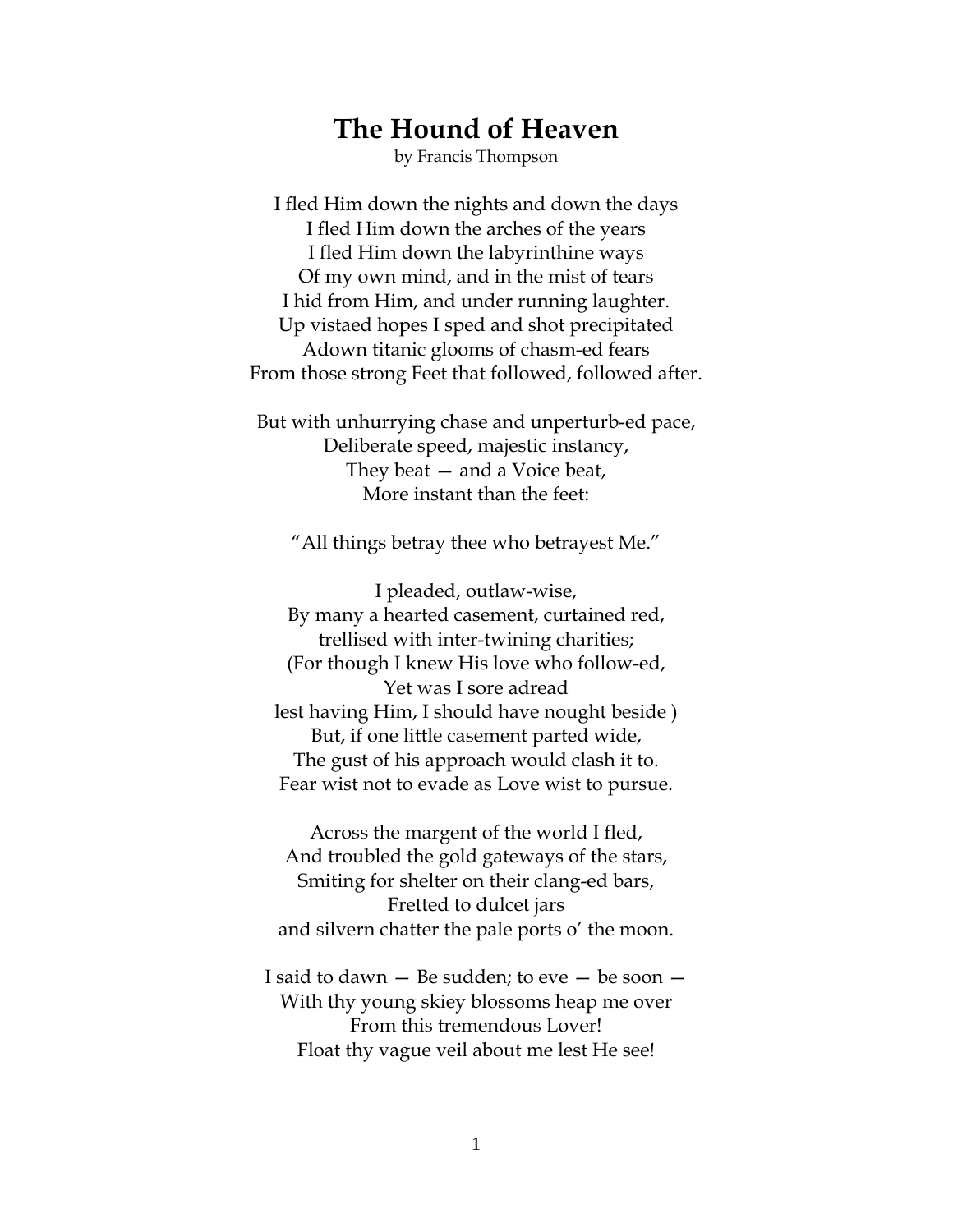I tempted all His servitors but to find My own betrayal in their constancy, In faith to Him, their fickleness to me, Their traitorous trueness and their loyal deceit.

To all swift things for swiftness did I sue, Clung to the whistling mane of every wind, But whether they swept, smoothly fleet, The long savannahs of the blue, Or whether, thunder-driven, They clanged His chariot thwart a heaven, Plashy with flying lightnings round the spurn of their feet, Fear wist not to evade as Love wist to pursue. Still with unhurrying chase and unperturb-ed pace , Deliberate speed, majestic instancy, Came on the following feet, and a Voice above their beat —

"Nought shelters thee who wilt not shelter Me."

I sought no more that after which I strayed In face of man or maid; But still within the little children's eyes Seems something, something that replies, They at least are for me, surely for me! But just as their young eyes grew sudden fair, With dawning answers there, Their angel plucked them from me by the hair.

"Come then, ye other children, Nature's — share with me, said I, your delicate fellowship; Let me greet you lip to lip, Let me twine with you caresses, Wantoning with our Lady-Mother's vagrant tresses, Banqueting with her in her wind-walled palace, Underneath her azured dais, Quaffing, as your taintless way is, From a chalice, lucent weeping out of the dayspring."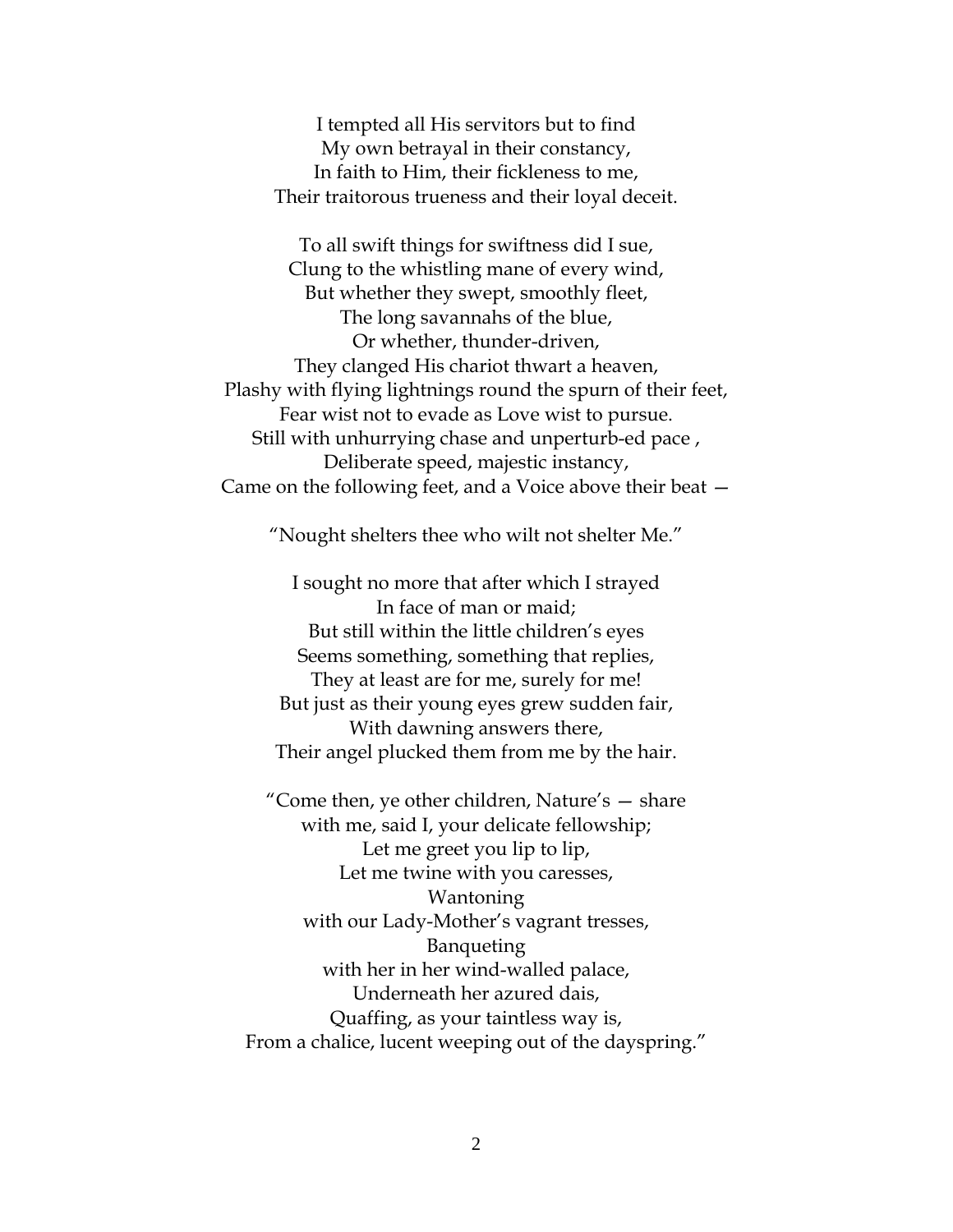So it was done: I , in their delicate fellowship was one — Drew the bolt of Nature's secrecies, I knew all the swift importings on the wilful face of skies; I knew how the clouds arise, Spum-ed of the wild sea-snortings. All that's born or dies, Rose and drooped with, Made them shapers of mine own moods, or wailful, or divine — With them joyed and was bereaven.

> I was heavy with the even, When she lit her glimmering tapers Round the day's dead sanctities. I laughed in the morning's eyes. I triumphed and I saddened with all weather, Heaven and I wept together, and its sweet tears were salt with mortal mine. Against the red throb of its sunset heart, I laid my own to beat And share commingling heat;

But not by that, by that was eased my human smart. In vain my tears were wet on Heaven's grey cheek. For ah! we know what each other says, these things and I; In sound I speak, Their sound is but their stir, they speak by silences.

Nature, poor step-dame, cannot slake my drougth; Let her, if she would owe me, Drop yon blue-bosomed veil of sky, and show me The breasts o' her tenderness: Never did any milk of hers once bless My thirsting mouth. Nigh and nigh draws the chase, with unperturb-ed pace, Deliberate speed, majestic instancy, And past those nois-ed Feet, A Voice comes yet more fleet:

"Lo, nought contentst thee who content'st not Me."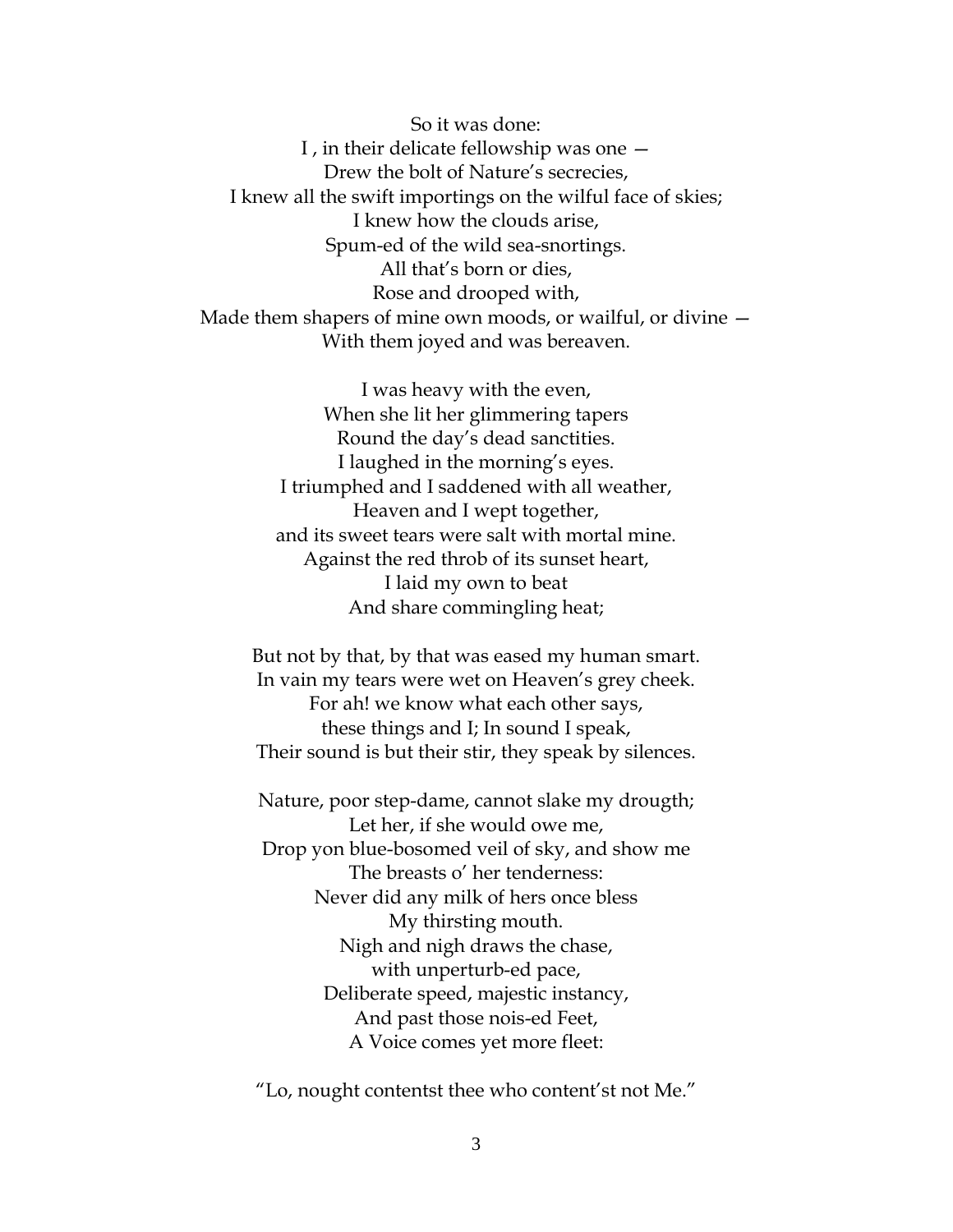Naked, I wait thy Love's uplifted stroke! My harness, piece by piece Thou hast hewn from me, And smitten me to my knee, I am defenceless, utterly. I slept, methinks, and woke, And slowly gazing, find me stripped in sleep. In the rash lustihead of my young powers, I shook the pillaring hours, And pulled my life upon me; grimed with smears, I stand amidst the dust o' the mounded years — My mangled youth lies dead beneath the heap. My days have crackled and gone up in smoke, Have puffed and burst like sunstarts on a stream.

Yea, faileth now even dream the dreamer and the lute, the lutanist; Even the linked fantasies in whose blossomy twist, I swung the earth, a trinket at my wrist, Have yielded, cords of all too weak account For earth, with heavy grief so overplussed.

Ah! is thy Love indeed a weed, albeit an amaranthine weed, Suffering no flowers except its own to mount? Ah! must — Designer Infinite! Ah! must thou char the wood 'ere Thou canst limn with it?

My freshness spent its wavering shower i' the dust; And now my heart is as a broken fount, Wherein tear-drippings stagnate, spilt down ever From the dank thoughts that shiver Upon the sigh-ful branches of my mind. Such is. What is to be? The pulp so bitter, how shall taste the rind? I dimly guess what Time in mists confounds, Yet ever and anon, a trumpet sounds From the hid battlements of Eternity,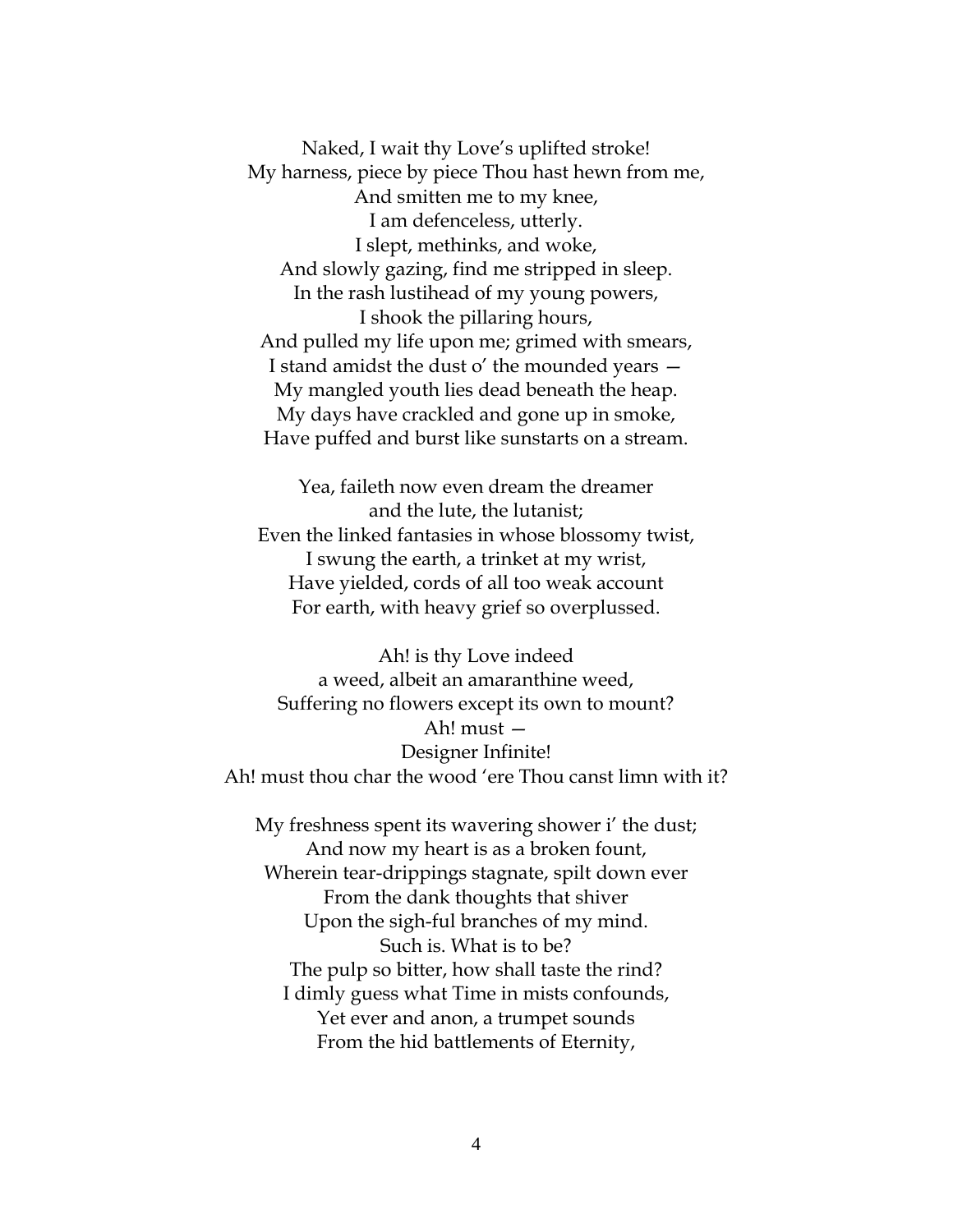Those shaken mists a space unsettle, then Round the half-glimps-ed turrets, slowly wash again; But not 'ere Him who summoneth I first have seen, enwound With glooming robes purpureal; cypress crowned: His Name I know, and what his trumpet saith. Whether man's heart or life it be that yield thee harvest, Must thy harvest fields be dunged with rotten death?

Now of that long pursuit, Comes on at hand the bruit. That Voice is round me like a bursting sea: "And is thy earth so marred, Shattered in shard on shard? Lo, all things fly thee, for thou fliest Me! Strange, piteous, futile thing; Wherefore should any set thee love apart? Seeing none but I makes much of naught" (He said),

"And human love needs human meriting — How hast thou merited, Of all Man's clotted clay, the dingiest clot? Alack, thou knowest not How little worthy of any love thou art! Whom wilt thou find to love ignoble thee, Save Me, save only Me? All which I took from thee, I did'st but take, Not for thy harms, But just that thou might'st seek it in My arms. All which thy child's mistake Fancies as lost, I have stored for thee at home: Rise, clasp My hand, and come."

Halts by me that footfall; Is my gloom, after all, Shade of His hand, outstretched caressingly?

"Ah, fondest, blindest, weakest, I am He whom thou seekest! Thou dravest love from thee who dravest Me."